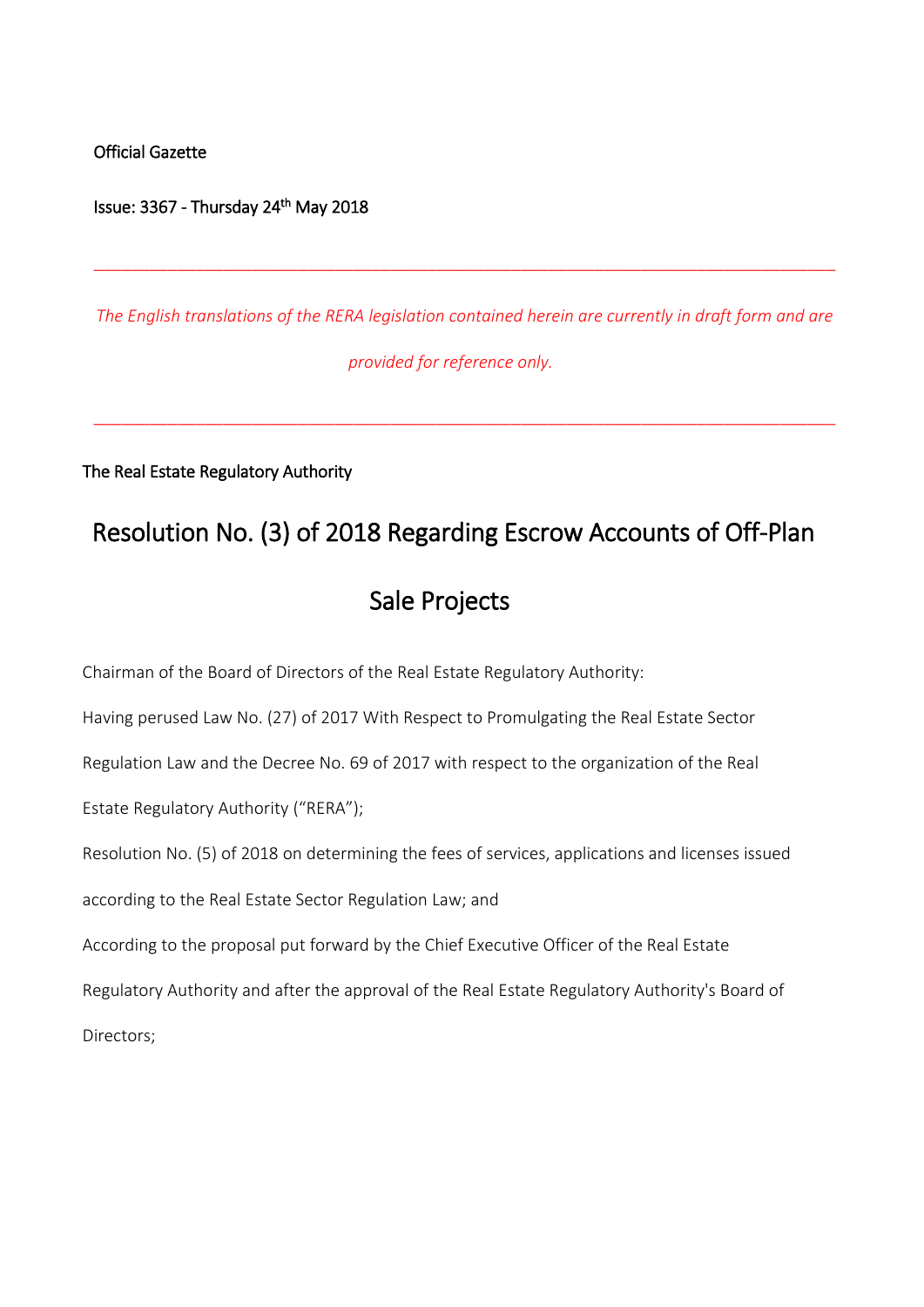#### Resolved:

#### Article (1)

#### Definitions

In application of the provision of this Resolution, the terms and expressions contained herein shall have the same meanings ascribed thereto in the Law No. (27) of 2017 With Respect to Promulgating the Real Estate Sector Regulation Law and the following terms and expressions shall have the meanings assigned to each of them unless the context otherwise requires:

Law: Law No. (27) of 2017 With Respect to Promulgating the Real Estate Sector Regulation Law.

Real Estate Development Project or the Project: The Off-Plan sale project licensed in accordance with the provisions of the law.

Bank: Central Bank of Bahrain.

Construction Value: The cost of all construction, management and execution works of the project as specified in the project construction contracts approved by the consultant engineer.

Land Value: It is the value of the land that forms part of the project as determined by the Valuer.

Estimated Value of the Project: The total of the land value and the construction value.

Escrow of Off-Plan Sale: Cash deposits in the Escrow Account or any financial instrument of the financial instruments specified in Article No. (5) of this resolution, which aims to protect payments made by purchasers.

Escrow Value: Cash amounts or financial instrument equal to a certain percentage of the estimated value of the project.

Purchaser: A natural or legal person who purchased or owned any real estate right on an off-plan real estate unit.

Staged Payments: The amount of down payment or cash payments paid by the purchaser in the escrow account of the real estate development project in accordance with the contract concluded with the developer.

Consultant Engineer: A Consultant Engineer licensed by the Council for Regulating the Practice of Engineering Professions (CRPEP).

Financier: Banks, companies or establishments licensed to conduct financing activities, which finance real estate development projects.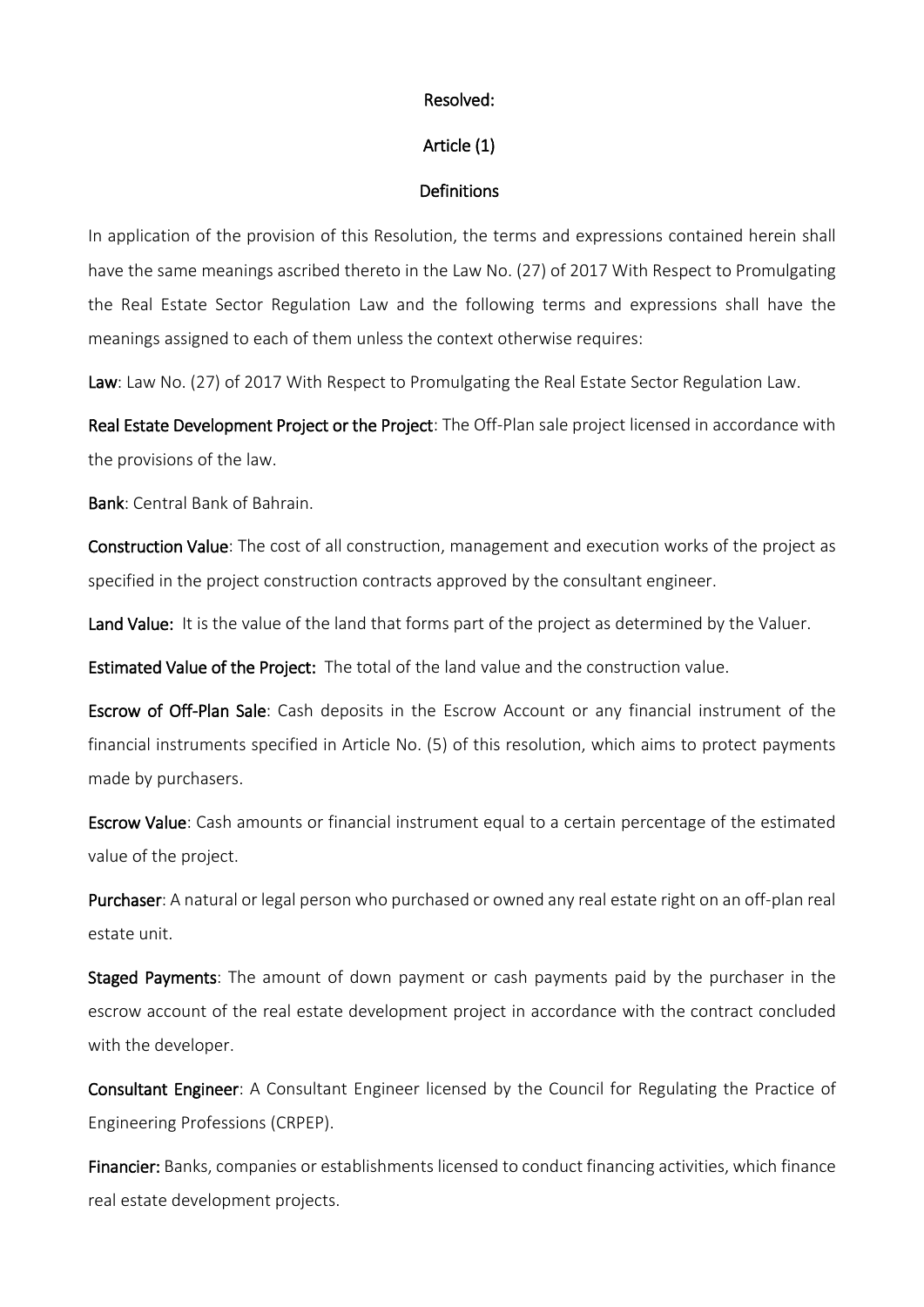# Article (2)

# The Scope of the Resolution's Validity

The provisions of this Resolution shall apply to off-plan sale real estate development projects.

## Article (3)

## Opening the Escrow Account

An independent Escrow Account shall be created in the name of each real estate development project by a written agreement between the Developer and the Escrow Account Manager, in which the escrow value shall be deposited. This amount shall be calculated based on the execution stage of the project and the loan amount if the developer mortgages the project to obtain a loan from the financier as well as all the amounts provided by the developer and depositors.

# Article (4)

#### Multiple Escrow Accounts

With exception to the provisions of Article No. (3) of this Resolution, the developer may open more than one escrow account for the real estate development project if the project is executed over multiple stages in which each stage will have an independent Escrow Account created by a separate agreement between the Developer and the Escrow Account Manager.

# Article (5)

# Escrow of Off-Plan Sale

- a) The escrow value shall be equal to 20% of the estimated value of the project.
- b) The developer shall deposit the escrow value via one of the following methods:
	- 1) Cash deposit in the escrow account, and the payment shall be in one installment or numerous installments according to the stages of the project execution.
	- 2) A bank guarantee from a bank approved by the Central Bank covering the full escrow value.
	- 3) Insurance policy covering the full escrow value to be issued by one of the licensed insurance companies in the Kingdom.
	- 4) Any other financial instrument by any financial institution licensed by the Central Bank provided that RERA approves such instrument.

The financial instruments mentioned in items No. (2), (3) and (4) of paragraph (b) of this Article are required to be issued in the name of RERA and for the benefit of the purchasers of the project, and the validity shall continue until the completion of the project and the issuance of the completion certificate.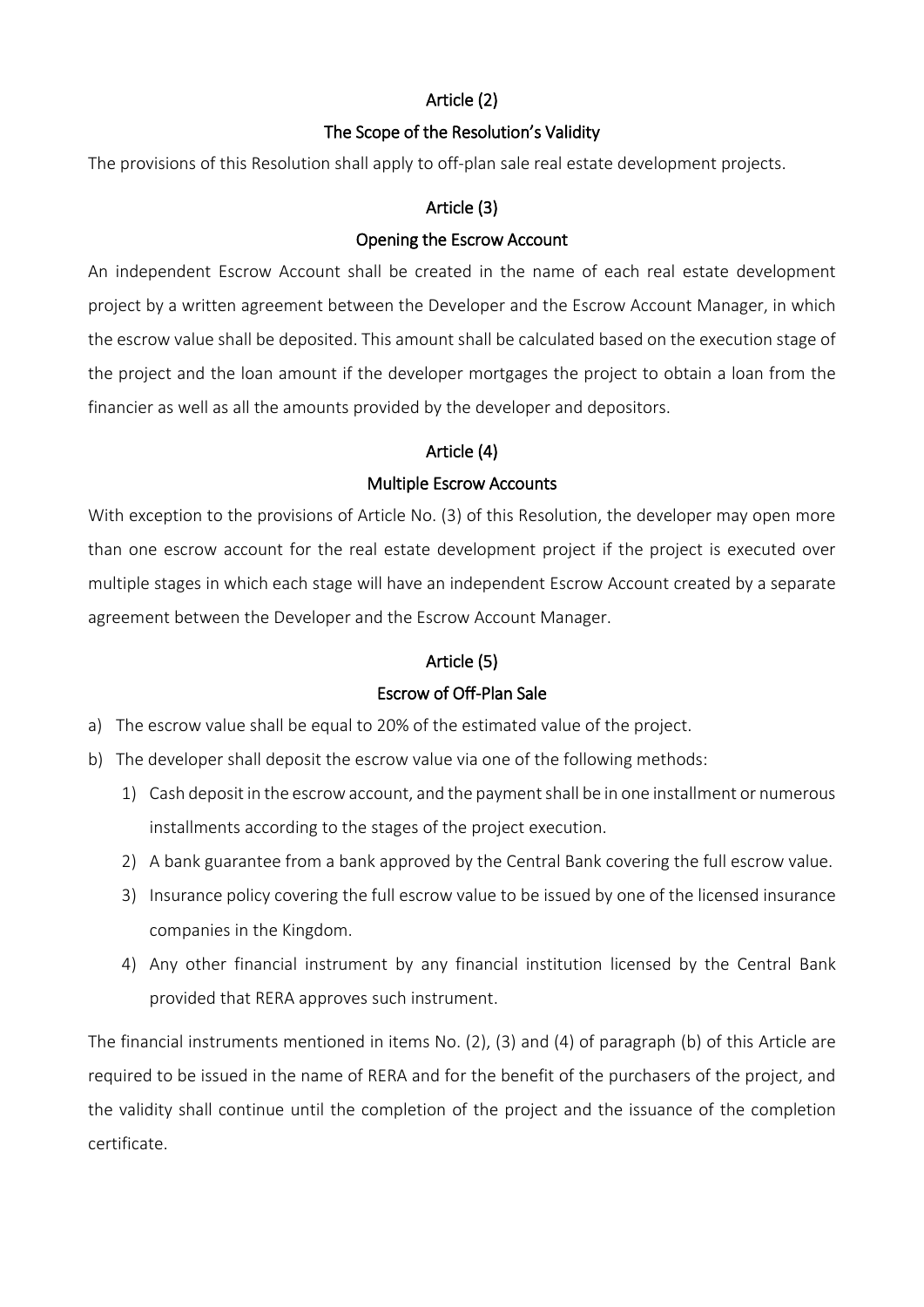# Article (6)

#### Approving the Escrow Account Manager

- a) The Escrow Account Manager shall be approved by RERA under a request submitted in accordance with the approved form at it, provided that the request shall be accompanied by the following documents:
	- 1) The signature form of the authorized individuals with the escrow account manager by giving instructions regarding transactions related to the escrow account.
	- 2) Any other documents or information required by RERA.
- b) RERA shall issue the approval certificate of the escrow account manager in which the name and address of the escrow account manager and the date of approval shall be included. The escrow account manager shall not be registered in the escrow account managers' register except after the certificate is obtained.

# Article (7)

#### Cancellation of the Escrow Account Manager's Approval

RERA may cancel the approval of the escrow account manager if the manager is found to be in breach of the provisions of the law or the resolutions issued in the implementation thereof, if the violation is not suspended and its causes or effects are removed immediately or within a period of time determined by RERA, starting from the date of notifying the escrow account manager of the violation.

#### Article (8)

#### Escrow Account Managers' Register

- a) A register called (the Register of Escrow Account Managers for off-plan sale projects) and shall be a paper or electronic register in which the following data shall be recorded:
	- 1) The name of the Escrow Account Trustee.
	- 2) Address
	- 3) Contact official and numbers.
	- 4) E-mail.
	- 5) Any other data that the Real Estate Regulatory Agency deems fit.
- b) RERA shall make available the information recorded in the Escrow Account Managers' Register to the public, for reviewing thereof by the publication of the register on RERA's website or by sending a copy at the request submitted to RERA.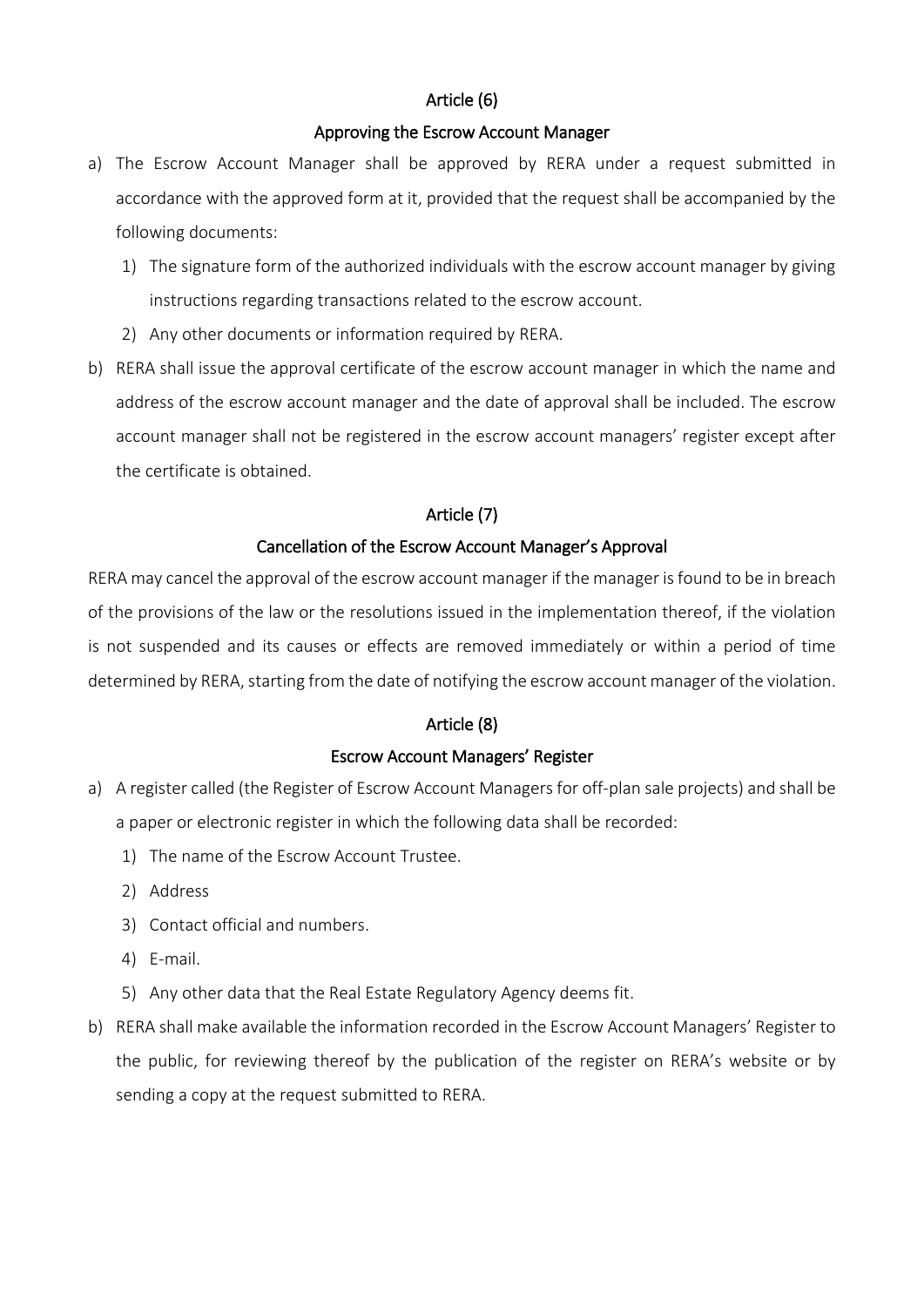## Article (9)

#### Stalled or Suspended Projects

The escrow account manager shall stop paying any of the deposited amounts in the escrow account if he is notified by RERA that the developer is temporarily or permanently stalled or suspended from completing the execution of the real estate development project for any reason.

## Article (10)

## Ensuring Good Defects' Repair

- a) The escrow account manager shall retain 5% of the construction value of the project after the developer obtains the completion certificate to ensure the good repair defects that may appear after the completion of the project. This percentage shall not be disbursed to the developer except after the expiry of a period of twelve months from the handover date of the last real estate unit to the purchasers, and all of that shall be conducted after obtaining RERA's approval.
- b) The provisions of paragraph (a) of this Article shall apply on existing projects prior to the issuance of this resolution, in which all real estate units have not been delivered, and prior to issuing the title deeds to beneficiaries.

# Article (11)

# Depositing in the Escrow Account

- a) The developer shall deposit all the amounts related to the construction and execution of the project directly in the project's escrow account.
- b) The financiers of the project shall deposit all of the finance amounts directly in the escrow account of the project.
- c) The purchasers shall deposit all of the payments for the real estate units directly in the escrow account of the project.
- d) The licensed real estate broker shall deposit all the payments of the purchasers directly in the escrow account of the project.

#### Article (12)

#### Payments from the Escrow Account

- a) The funds deposited in the escrow account shall be allocated exclusively for the purposes of constructing, executing and managing the project, and in particular for the following:
	- 1) Infrastructure costs such as utilities, roads, sewage system, water supply and others.
	- 2) The Consultant Engineer's fees, marketing, sales and other expenses related to the project.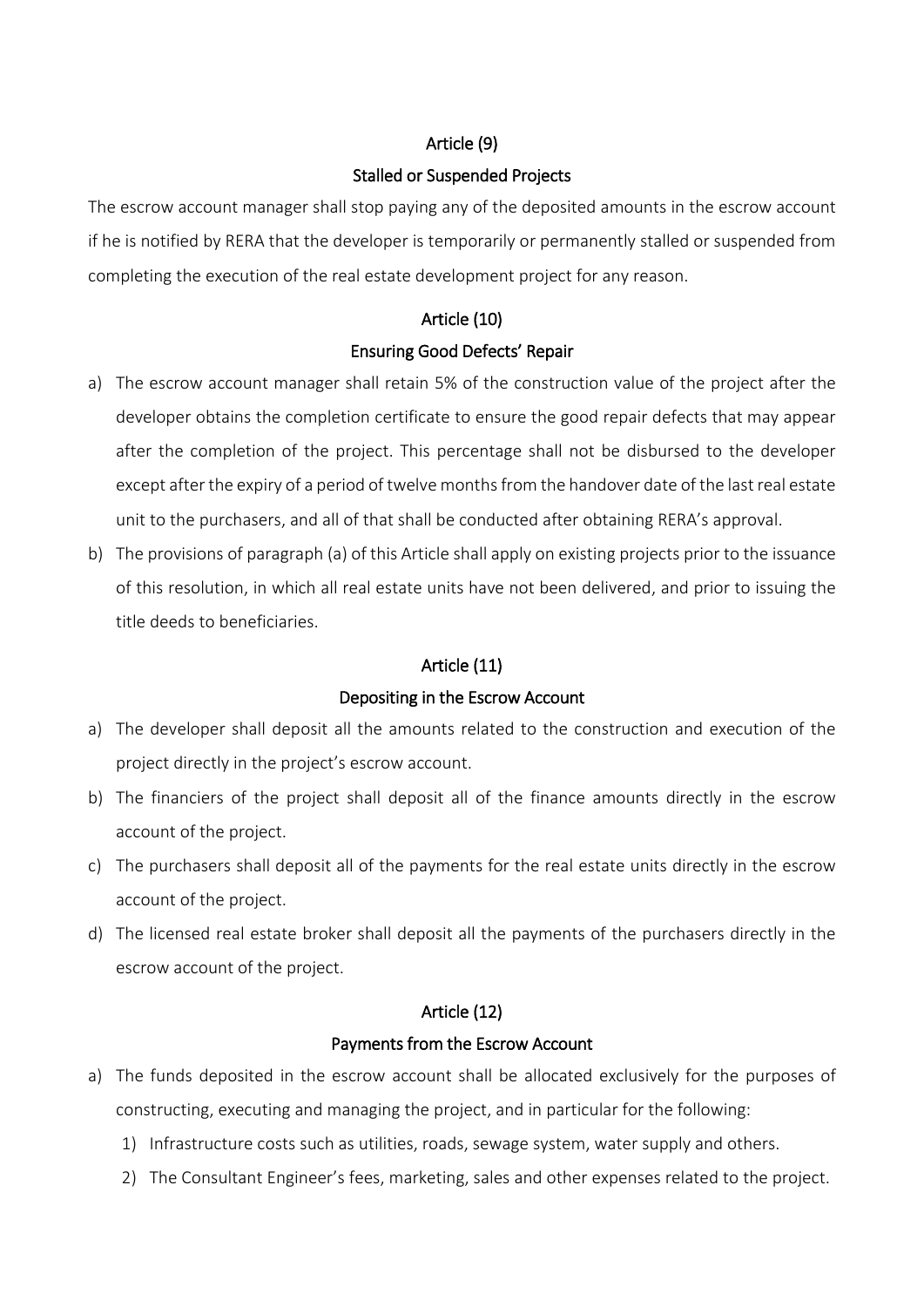- b) The value of the land of the project may not be paid from the funds deposited in the escrow account.
- c) The developer may, in the case of expenses related to the cost of infrastructure of more than one real estate development project relating to one main project, distribute the expenses among the projects and pay the costs from various escrow accounts, after obtaining the approval of RERA.
- d) The escrow account manager is entitled to pay the amounts due to the contractor or service providers for the construction and execution of the project directly to them from the escrow account, provided that the escrow account manager receives the payment order approved by the developer and the consultant engineer appointed in the project.

#### Article (13)

#### Administrative and Marketing Expenses

- a) The escrow account manager may not pay from the escrow account more than 10% of the construction value of the project for the project's administrative and marketing expenses.
- b) RERA may, in certain circumstances, at its discretion and at the request of the developer, increase the administrative and marketing expenses to a maximum of 15% of the construction value of the project.
- c) In applying the provisions of this Article, the commission due to the brokers shall be deemed as part of the marketing expenses of the project and shall be paid from the escrow account provided that the following is achieved:
	- 1) The broker must be licensed by RERA.
	- 2) The purchaser must deposit a minimum of 10% of the price of the sold real estate unit in the escrow account.
	- 3) The real estate unit must be registered in the name of the purchaser in the Off-Plan Sales Register.

#### Article (14)

#### Repayment of Loans and Financing Mortgages

The developer may, after obtaining the approval of RERA, pay the loans or financing mortgages of the project from the escrow account of the project, provided that the developer proves that the funds are in excess of the amounts allocated for the execution of the entire project construction works and the value of the bond for defects repair.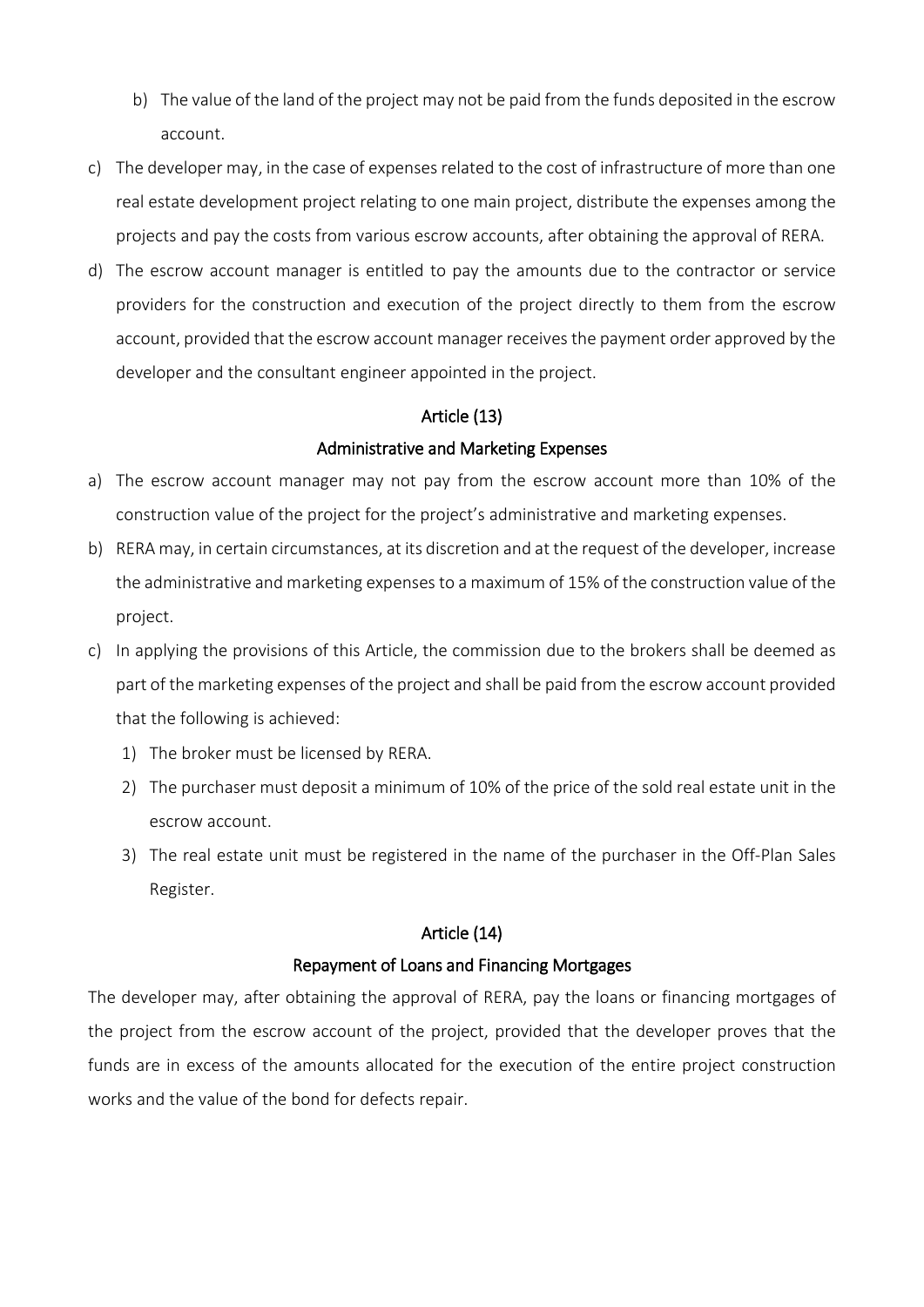# Article (15)

## Paying an Amount from the Profits

The developer may, after obtaining the approval of RERA, pay no more than 50% of the profits from the escrow account of the project, provided that the following is achieved:

- 1) Achieving project completion rate of no less than 60% of the project.
- 2) The cash amounts in the escrow account are in excess of the amounts determined for the cost of the remaining construction works in the project and the value of the bond for defects repair.

## Article (16)

## Obtaining Interests for the Amounts of the Escrow Account

The escrow account manager may pay the developer bank interests or profits for the funds deposited in the escrow account, provided that the amounts deposited in the account are not restricted and that the payment of the receivables is not delayed to cover the costs of executing the real estate development project.

#### Article (17)

#### Inspection of Completion Stages

The Consultant Engineer appointed for the project shall inspect the completion stages achieved in the project to determine the progress payments due through the completion status certificate which he must provide to RERA and the Escrow Account Manager after his verification, which must state the percentage of the project's completion compared to the overall execution works of the project.

#### Article (18)

#### Auditing the Escrow Accounts

- a) The developer shall provide RERA with an annual financial report for the project prepared by an Auditor registered in the Register of Auditors, showing all revenues and expenses in the template approved by RERA.
- b) The Developer and Escrow Account Manager shall provide RERA with any financial reports relating to the project, which RERA may require at any time.

# Article (19) Viewing the Escrow Account Data

a) The purchasers have the right to view their escrow account data and obtain statements from the Escrow Account Manager.